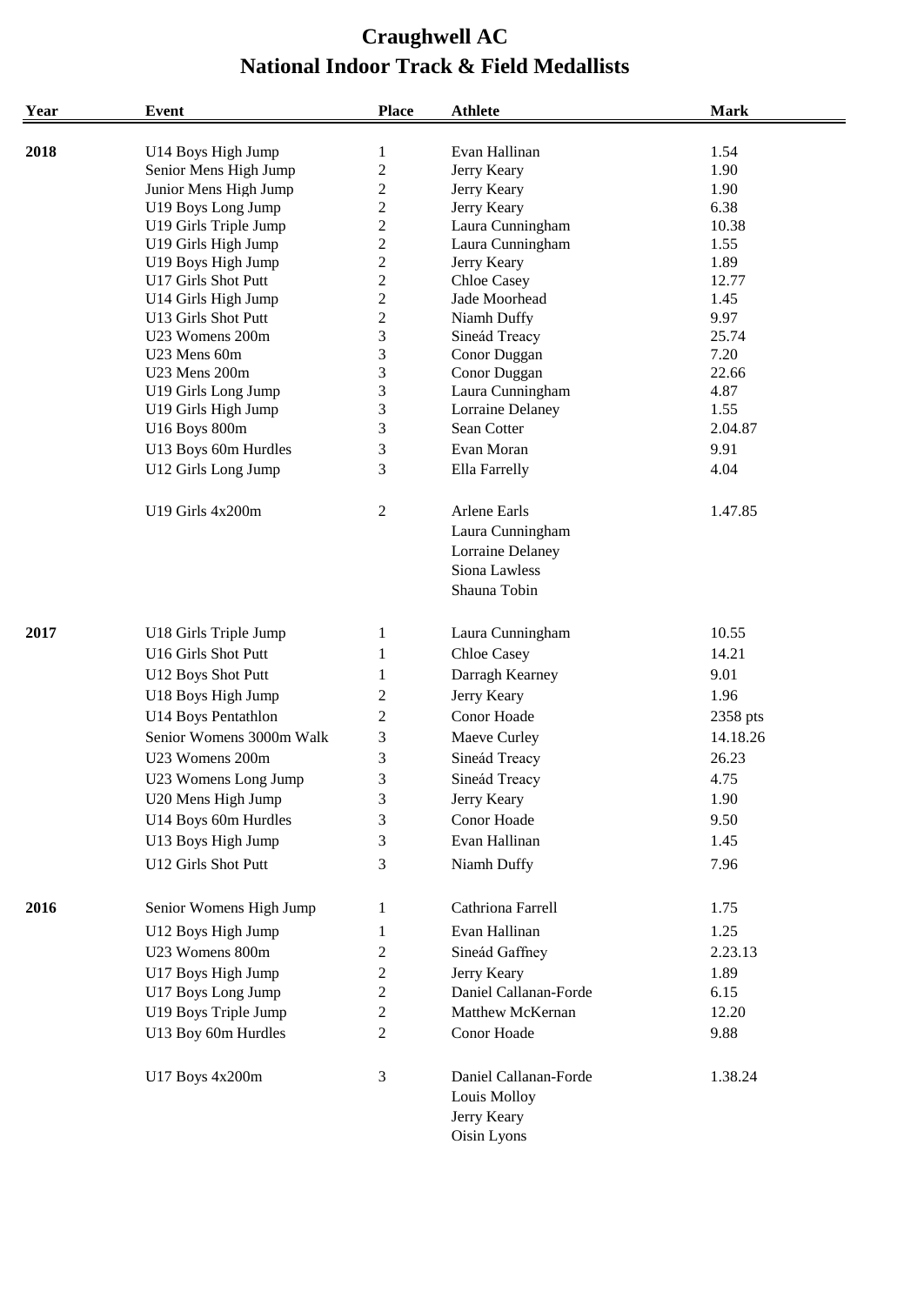| Year | <b>Event</b>             | <b>Place</b>   | <b>Athlete</b>                                                      | <b>Mark</b> |
|------|--------------------------|----------------|---------------------------------------------------------------------|-------------|
| 2015 | U19 Girls Long Jump      | $\mathbf{1}$   | Sineád Treacy                                                       | 5.45        |
|      | U20 Womens 200m          | $\overline{c}$ | Sineád Treacy                                                       | 25.20       |
|      | U19 Girls 200m           | $\overline{c}$ | Sineád Treacy                                                       | 25.04       |
|      | U18 Boys Triple Jump     | $\overline{c}$ | Matthew McKernan                                                    | 12.17       |
|      | U16 Boys High Jump       | 2              | Jerry Keary                                                         | 1.70        |
|      | U19 Boys 60m             | 3              | Conor Duggan                                                        | 7.02        |
|      | U19 Boys 800m            | 3              | Damian O'Boyle                                                      | 1.58.93     |
|      | U16 Boys Long Jump       | 3              | Daniel Callanan-Forde                                               | 5.70        |
| 2014 | U23 Womens High Jump     | 1              | Cathriona Farrell                                                   | 1.75        |
|      | U18 Girls 200m           | $\mathbf{1}$   | Sineád Treacy                                                       | 24.73       |
|      | U16 Girls High Jump      | 1              | Aisling Keady                                                       | 1.55        |
|      | U18 Girls 60m            | $\overline{c}$ | Sineád Treacy                                                       | 7.74        |
|      | U18 Girls Long Jump      | 2              | Sineád Treacy                                                       | 5.28        |
|      | U23 Mens 800m            | 3              | Peadar Harvey                                                       | 2.00.43     |
|      | U18 Boys 800m            | 3              | Damian O'Boyle                                                      | 2.00.89     |
|      | U19 Boys 4x200m          | $\mathbf{1}$   | Aidan Conneely<br>Conor Duggan<br>John Cormican<br>Nicholas Sheehan | 1.31.83     |
| 2013 | U23 Womens High Jump     | 1              | Cathriona Farrell                                                   | 1.65        |
|      | U23 Womens 3000m Walk    | $\mathbf{1}$   | Maeve Curley                                                        | 13.47.58    |
|      | Junior Womens Pentathlon | $\mathbf{1}$   | Katie O'Donoghue                                                    | 2695 pts    |
|      | U12 Girls High Jump      | $\mathbf{1}$   | Lenagh Gilligan                                                     | 1.33        |
|      | U18 Boys 400m            | $\overline{c}$ | Nicholas Sheehan                                                    | 51.14       |
|      | U18 Boys 800m            | $\overline{c}$ | Nicholas Sheehan                                                    | 1.59.84     |
|      | U18 Boys 1500m Walk      | $\overline{c}$ | Christopher O'Connor                                                | 7.28.1h     |
|      | U17 Girls Long Jump      | 2              | Sineád Treacy                                                       | 5.12        |
|      | U17 Boys 800m            | $\overline{c}$ | Damian O'Boyle                                                      | 2.02.07     |
|      | U17 Boys 1500m           | $\overline{c}$ | Damian O'Boyle                                                      | 4.12.15     |
|      | U15 Girls 60m Hurdles    | $\mathbf{2}$   | Michelle Duggan                                                     | 9.36        |
|      | U19 Boys 800m            | 3              | Paul Joyce                                                          | 1.59.73     |
|      | U18 Boys Shot Putt       | 3              | Diarmuid Prendergast                                                | 11.60       |
|      | U16 Girlsl 60m           | 3<br>3         | Tara McNally                                                        | 8.13        |
|      | U12 Boys High Jump       |                | Ryan Gallagher                                                      | 1.25        |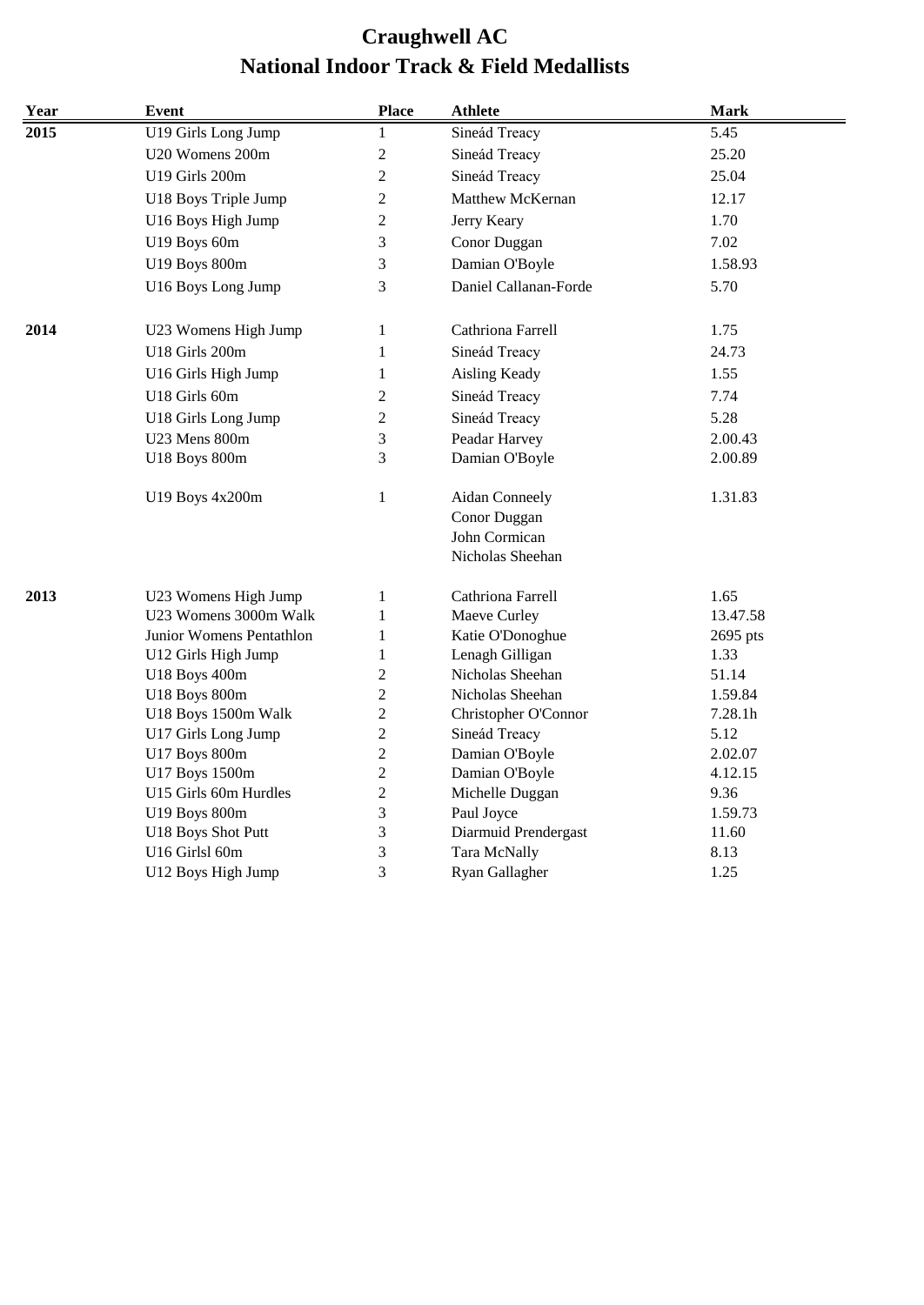| Year | Event                    | <b>Place</b>   | <b>Athlete</b>                               | <b>Mark</b> |
|------|--------------------------|----------------|----------------------------------------------|-------------|
| 2012 | U19 Girls Pentathlon     | 1              | Katie O'Donoghue                             | 2554 pts    |
|      | U20 Men's 1500m          | $\overline{c}$ | Peadar Harvey                                | 4.12.29     |
|      | U18 Girls Pentathlon     | $\overline{c}$ | Maria McNamara                               | 2134 pts    |
|      | U17 Boys 800m            | $\overline{c}$ | Nicholas Sheehan                             | 2.05.38     |
|      | U16 Girls 200m           | $\overline{c}$ | Sineád Treacy                                | 26.51       |
|      | U12 Boys Shot Putt       | $\mathbf{2}$   | Michael Hand                                 | 8.80        |
|      | U20 Women's Pentathlon   | 3              | Sineád Gaffney                               | 2504 pts    |
|      | U18 Girls High Jump      | 3              | Orla Ryan                                    | 1.50        |
|      | U18 Girls High Jump      | 3              | Maria McNamara                               | 1.50        |
|      | U17 Boys 1500m Race Walk | 3              | Christopher O'Connor                         | 7.39.91     |
|      | U15 Girls 60m            | 3              | Tara McNally                                 | 8.13        |
|      | U14 Boys Pentathlon      | 3              | Dylan Finn                                   | 1598 pts    |
|      | U12 Boys Long Jump       | 3              | Micheál McFadden                             | 4.06        |
|      | U16 Girls 4x200m         | $\mathbf{2}$   | Sineád Treacy                                | 1.50.19     |
|      |                          |                | Tara McNally                                 |             |
|      |                          |                | Ellen Fitzpatrick                            |             |
|      |                          |                | Ciara Greene                                 |             |
| 2011 | U17 Girls Pentathlon     | 1              | Maria McNamara                               | 2790 pts    |
|      | U17 Girls High Jump      | $\overline{c}$ | Maria McNamara                               | 1.55        |
|      | U16 Boys 1500m           | $\overline{c}$ | Conor Gillen                                 | 4.25.75     |
|      | U14 Boys Shot Putt       | $\mathbf{2}$   | Cathal O'Brien                               | 10.79       |
|      | U13 Girls High Jump      | $\overline{c}$ | Aisling Keady                                | 1.35        |
|      | U12 Boys High Jump       | $\overline{c}$ | Cillian Doyle                                | 1.23        |
|      | U16 Boys 800m            | 3              | Conor Gillen                                 | 2.10.23     |
|      | U13 Girls Long Jump      | 3              | Aisling Keady                                | 4.32        |
|      | U12 Boys High Jump       | 3              | Jerry Keary                                  | 1.20        |
| 2010 | U19 Girls High Jump      | 1              | Cathriona Farrell                            | 1.77 CBP    |
|      | U18 Boys High Jump       | 1              | Tomas Keehan                                 | 1.80        |
|      | U17 Girls 1500m          | 1              | Linda Porter                                 | 4.59.94     |
|      | U19 Girls 60m Hurdles    | $\overline{c}$ | Rachel Finnegan                              | 10.02       |
|      | U18 Boys 1500m           | $\overline{c}$ | Peadar Harvey                                | 4.17.41     |
|      | U17 Girls 800m           | $\overline{c}$ | Linda Porter                                 | 2.23.09     |
|      | U14 Girls 1000m Walk     | 2              | Emma Byrne                                   | 5.23.33     |
|      | U19 Girls 1500m Walk     | 3              | Maeve Curley                                 | 7.04.57     |
|      | U18 Boys 800m            | 3              | Peadar Harvey                                | 2.02.92     |
|      | U15 Girls Long Jump      | 3              | Claire Ryder                                 | 4.84        |
|      | U15 Boys 1000m Walk      | 3              |                                              | 5.11.74     |
|      |                          | 3              | Christopher O'Connor<br>Diarmuid Prendergast |             |
|      | U15 Boys High Jump       |                |                                              | 1.50        |
|      | U14 Boys 4x200m          | $\mathfrak{Z}$ | Kelvin Olayemi                               | 1.53.17     |
|      |                          |                | Conor Duggan                                 |             |
|      |                          |                | Gavin O'Toole                                |             |
|      |                          |                | <b>Aidan Conneely</b>                        |             |
|      |                          |                | Damian O'Boyle                               |             |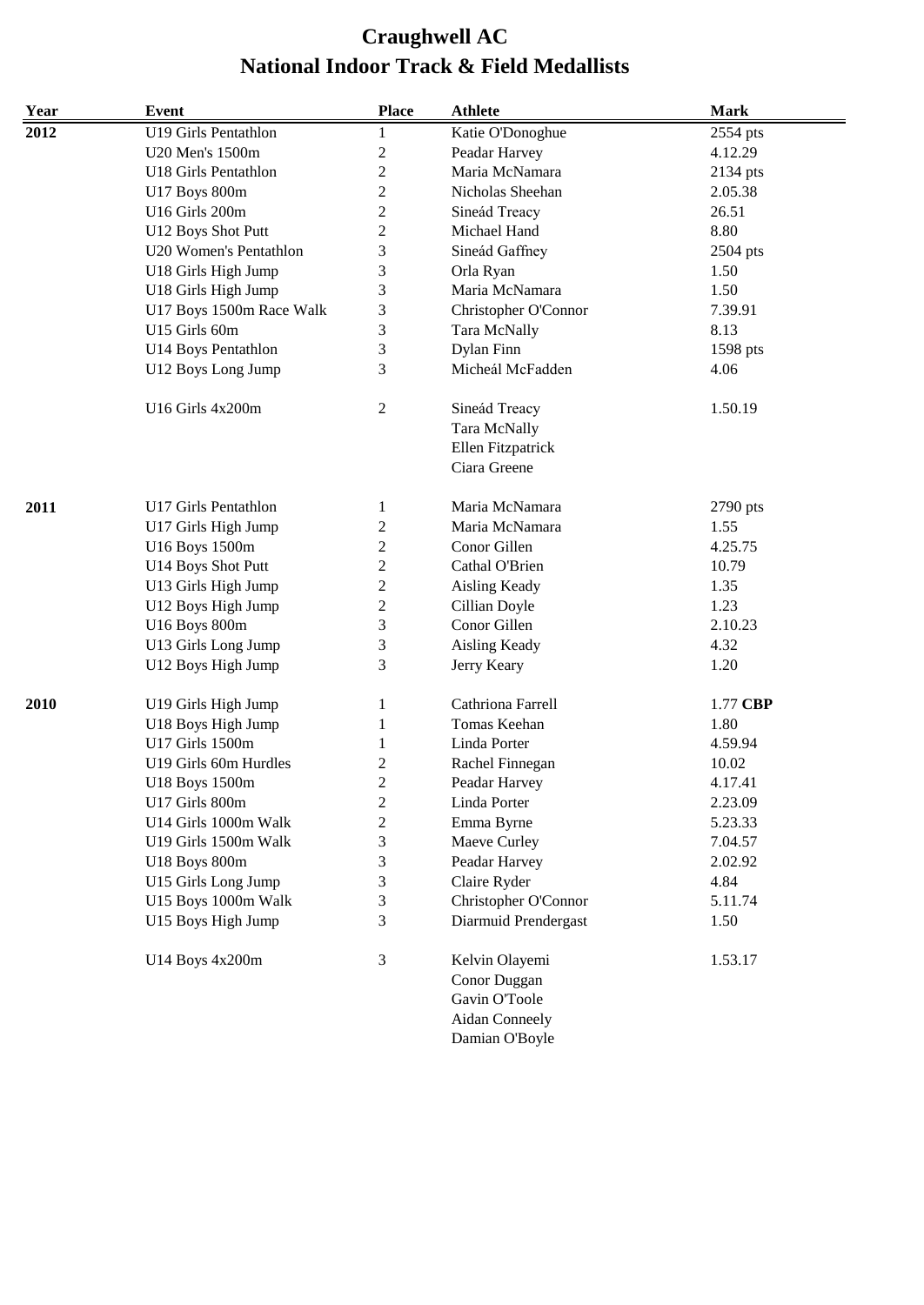| Year | <b>Event</b>          | <b>Place</b>        | <b>Athlete</b>           | <b>Mark</b> |
|------|-----------------------|---------------------|--------------------------|-------------|
| 2009 | U18 Girls High Jump   | 1                   | Cathriona Farrell        | 1.71        |
|      | U13 Boys Long Jump    | $\,1$               | <b>Aidan Conneely</b>    | 4.61        |
|      | U16 Boys Shot Putt    | $\boldsymbol{2}$    | Paul McGill              | 12.17       |
|      | U14 Girls High Jump   | $\overline{c}$      | Ella Bryan               | 1.45        |
|      | U13 Boys 60m          | $\sqrt{2}$          | Aidan Conneely           | 8.26        |
|      | U18 Girls 1500m Walk  | 3                   | Maeve Curley             | 7.15.49     |
|      | U16 Girls 1500m       | 3                   | Linda Porter             | 5.07.56     |
|      | U13 Girls High Jump   | 3                   | <b>Ellen Treacy</b>      | 1.30        |
|      | U12 Girls 60m         | 3                   | Tara McNally             | 8.95        |
|      |                       |                     |                          |             |
|      | U13 Boys 4x100m       | $\mathbf{1}$        | Conor Duggan             | 54.97       |
|      |                       |                     | Gavin O'Toole            |             |
|      |                       |                     | Jamie Spelman            |             |
|      |                       |                     | <b>Aidan Conneely</b>    |             |
|      |                       |                     | Conor O'Donoghue         |             |
|      | U13 Girls $4x100m$    | 3                   | Ellen Treacy             | 57.7        |
|      |                       |                     | <b>Sinead Treacy</b>     |             |
|      |                       |                     | Ellen Fitzpatrick        |             |
|      |                       |                     | Dandy Murray             |             |
|      |                       |                     | Katie Donoghue           |             |
|      |                       |                     |                          |             |
| 2008 | U17 Girls High Jump   | 1                   | Cathriona Farrell        | 1.75 CBP    |
|      | U12 Boys 60m          | 1                   | Aidan Conneely           | 8.60        |
|      | U12 Boys Long Jump    | 1                   | Aidan Conneely           | 4.30        |
|      | U17 Girls 1500m Walk  | $\overline{c}$      | Maeve Curley             | 7.28.18     |
|      | U15 Boys Shot Putt    | $\mathfrak{2}$      | Paul McGill              | 12.83       |
|      | U13 Girls High Jump   | $\sqrt{2}$          | Ella Bryan               | 1.40        |
|      | U12 Girls High Jump   | $\sqrt{2}$          | <b>Ellen Treacy</b>      | 1.25        |
|      |                       | $\mathfrak{Z}$      | Leah Creaven             | 9.36        |
|      | U18 Girls Triple Jump |                     | Linda Porter             |             |
|      | U15 Girls 800m        | $\mathfrak{Z}$<br>3 | Maria McNamara           | 2.27.56     |
|      | U14 Girls High Jump   |                     |                          | 1.40        |
|      | U14 Boys 4x200m       | 3                   | Peter Treacy             | 1.56.36     |
|      |                       |                     | PJ Kelly                 |             |
|      |                       |                     | <b>Jack Raftery</b>      |             |
|      |                       |                     | <b>Brendan Gallagher</b> |             |
|      |                       |                     | Finn Stoneman            |             |
|      | U13 Girls 4x100m      | $\mathfrak{Z}$      | Kelly Harte              | 57.38       |
|      |                       |                     | Claire Ryder             |             |
|      |                       |                     | Niamh Hannify            |             |
|      |                       |                     | Ella Bryan               |             |
|      |                       |                     |                          |             |
| 2007 | U14 Boys Shot Putt    | 1                   | Paul McGill              | 12.15       |
|      | U16 Girls High Jump   | $\boldsymbol{2}$    | Cathriona Farrell        | 1.60        |
|      | U16 Girls Pentathlon  | $\overline{c}$      | Cathriona Farrell        | 2919 pts    |
|      | U13 Boys High Jump    | $\overline{c}$      | <b>Jack Raftery</b>      | 1.40        |
|      | U12 Girls High Jump   | $\overline{c}$      | Claire Ryder             | 1.25        |
|      |                       | $\overline{2}$      | Ella Bryan               | 1.25        |
|      | U16 Girls 1500m Walk  | 3                   | Maeve Curley             | 7.38.71     |
|      | U15 Boys High Jump    | 3                   | Tomás Keehan             | 1.55        |
|      | U12 Girls Long Jump   | 3                   | Claire Ryder             | 4.38        |
|      |                       |                     |                          |             |
|      | U13 Boys 4x100m       | $\sqrt{2}$          | Peter Treacy             | 56.96       |
|      |                       |                     | PJ Kelly                 |             |
|      |                       |                     | <b>Jack Raftery</b>      |             |
|      |                       |                     | <b>Brendan Gallagher</b> |             |
|      |                       |                     | <b>James Greaney</b>     |             |